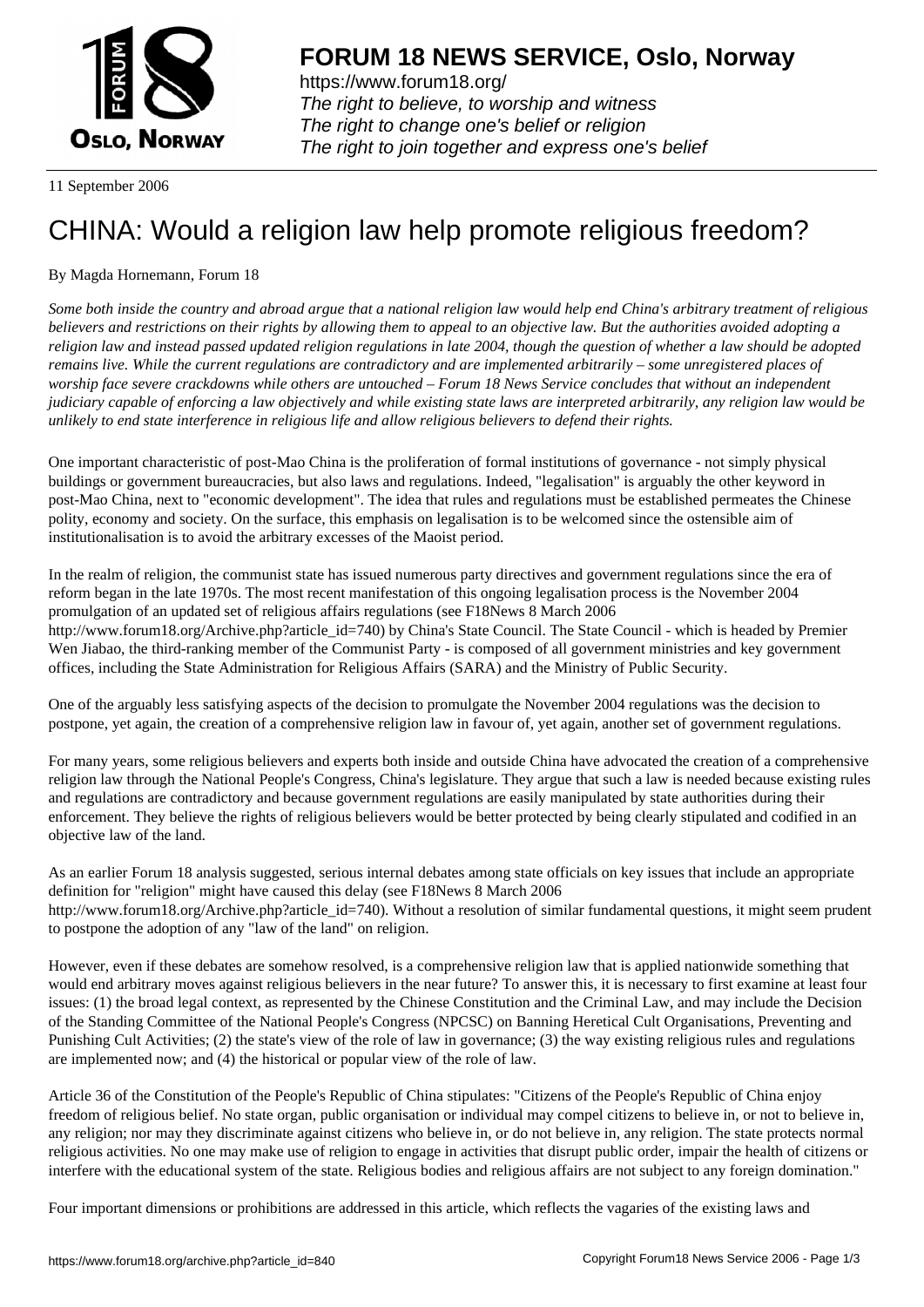guaranteed is less certain. Second, "normal" religious activities are protected, so one can assume that anything considered "abnormal", at the very least, will not receive similar state protection and at the very worst, will actually be banned. Yet, as many experts have already noted, no definition is provided here about what constitutes "normal" religious activities.

Third, religion cannot be used to engage in socially disruptive and harmful activities; yet again, which religious activities would be subjected to this prohibition is not clear. Is the establishment of one-week vacation Bible schools an "interference with the educational system of the state"? Does the establishment of madrassas for students of Islamic cultural heritage, which is in part a reaction to the atheistic teachings of state schools, violate this stipulation? If so, how does the state reconcile this determination with the long-standing official rhetoric that the cultural heritage of ethnic minorities must be protected?

Fourth and finally, religious affairs should not be subjected to any "foreign domination". However, recalling the recent case in Shanxi Province in which a Protestant pastor was dismissed for inviting a foreign preacher to guest-preach at his church, does the act of inviting foreign religious figures constitute "foreign domination"? If so, why was American Protestant evangelist Luis Palau permitted to preach in China?

Neither the Criminal Law nor the aforementioned NPCSC decisions on cults is very helpful in clarifying these issues. Neither document provides clear definitions for "heretical cults", "sects", "secret societies", "superstitious sects" and "weird religious organisations". To the extent that these types of groups are outlawed, it is defined in terms of their potential violation of state laws, rules and regulations. Yet, based on the letter of these laws and legal decisions, there is no indication that it is illegal to form these types of groups if they do not violate state laws, rules and regulations.

Indeed, as one Chinese scholar told Forum18, the general consensus within the country is that "cults" and "sects" are defined as those groups that are not registered with the state and do not fall under the category of the five recognised religions – Buddhism, Catholicism, Daoism, Islam, and Protestant Christianity. In other words, "cults" and "sects" are partly defined in terms of what they are not, which is that they are not recognised religions.

Despite the words contained in China's laws and regulations, what is even more important is how those words are interpreted – which in turn is affected by one's view on the roles played by laws and regulations in society. On this point, it goes without saying that most officials still view laws and regulations primarily as instruments of control rather than as safeguards of individual rights and freedoms (see F18News 28 April 2004 http://www.forum18.org/Archive.php?article\_id=309 and F18News 8 March 2006 http://www.forum18.org/Archive.php?article\_id=740).

As if this understanding needs to be repeatedly emphasised, SARA Director Ye Xiaowen again stressed this point in a July 2006 interview with Xinhua News Agency, maintaining that the Chinese government would work "to help the religions restrain their negative elements and promote their positive ones through enhancing management according to the law and adhering to the established practice of running religious affairs in an independent and self-support way".

The title of an article in a recent 2006 issue of the journal Seek Truth from Facts clearly reflects this instrumental view of laws and regulations when dealing with religious matters. The bimonthly journal is published by the Xinjiang Autonomous Region Communist Party School and the article - written by a faculty member of the school - was entitled "Reflections on Improving the Ability to Manage Nationality and Religious Affairs in Accordance with Law".

It is therefore interesting to note that when responding to queries in dialogue with foreign officials and critics, Chinese officials often contradict this basic view of the role of law. Responding to a question on registration posed by members of a foreign government delegation that visited China in 2005, SARA Director Ye Xiaowen, following a detailed response given by the head of SARA's policy and regulation office, insisted that the essence of registration is the protection of religious groups. Therefore, "there are some sites of religious activities or religious groups that are tentatively not equipped with some simple conditions for registration; we are willing to help them complete those conditions; there is no such thing as so-called legality or illegality."

The interesting point here is: if the state views laws and regulations in purely instrumental terms, that means it may selectively apply them, especially when they can serve as justifications for state repression. This in turn partly explains why religious violations vary across different parts of China and among different religious groups. This inconsistency in the implementation of rules and regulations is reflected in the contradictions mentioned in the earlier analysis of Article 36 of the Constitution. However, examples of inconsistency in the application of existing religious regulations are not limited to the ones mentioned. They are quite well documented.

For example, if the regulations - including the State Council Regulations on the Registration of Social Organisations - are taken seriously and literally, then all unregistered Protestant "house churches" ought to be banned or made to register with the state. Yet despite the consistent and persistent state crackdowns on house churches in rural China, the state has also decided not to crack down on many house churches and meeting points.

Indeed, as indicated earlier, SARA Director Ye Xiaowen suggested that it is not automatic that unregistered religious groups and